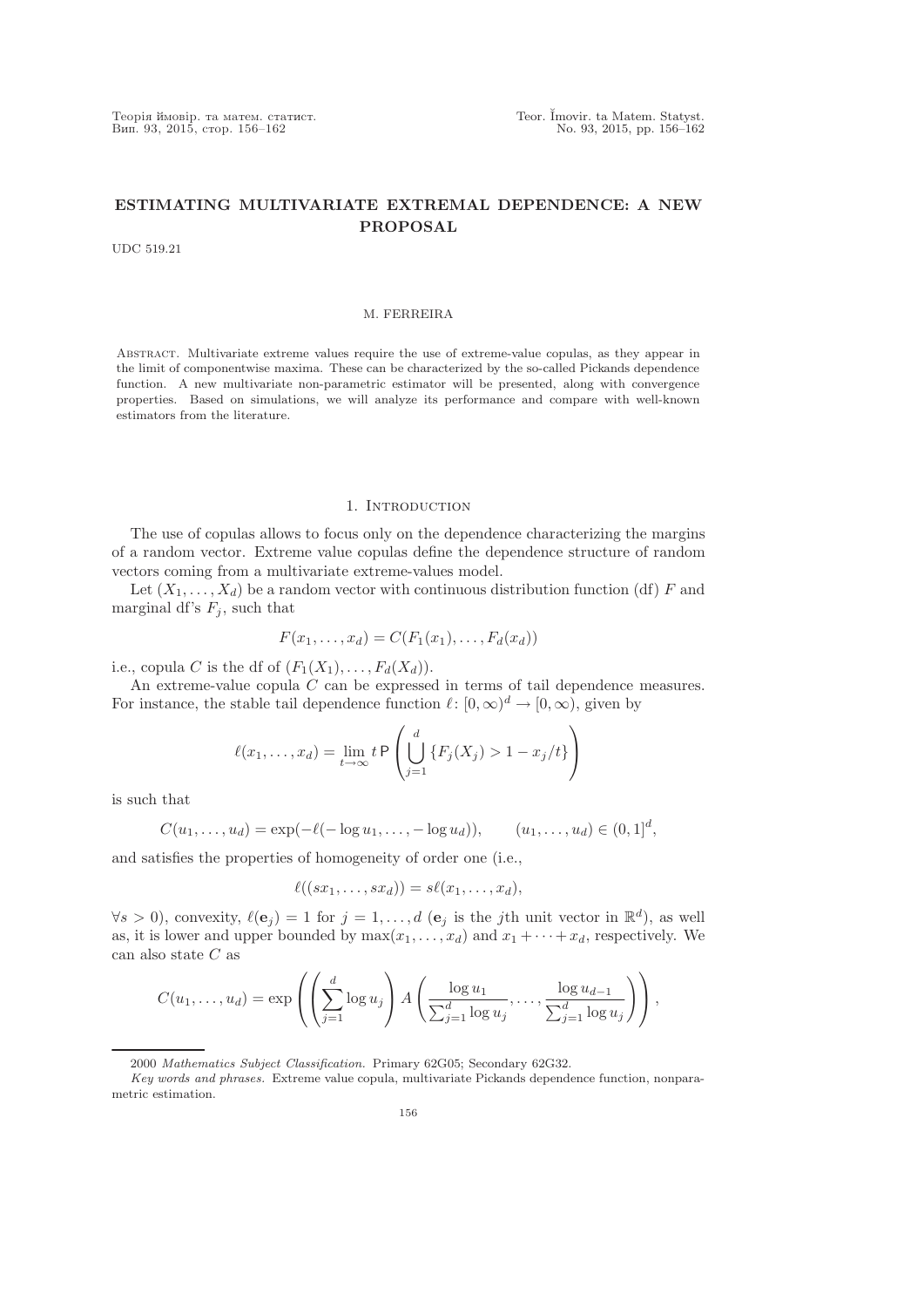$(u_1,\ldots,u_d) \in (0,1]^d \setminus \{(1,\ldots,1)\}\)$ , where A is the Pickands dependence function, related with function  $\ell$  via

$$
A(w_1,\ldots,w_{d-1}) \equiv A\left(\frac{x_1}{\sum_{j=1}^d x_j},\ldots,\frac{x_{d-1}}{\sum_{j=1}^d x_j}\right) = \frac{\ell(x_1,\ldots,x_d)}{\sum_{j=1}^d x_j}.
$$

The Pickands dependence function  $A: \mathcal{S}_{d-1} \to [1/d, 1]$  corresponds to the restriction of  $\ell$ to the unit simplex  $S_{d-1} = \{(w_1, \ldots, w_d) \in [0, 1]^d : \sum_{j=1}^d w_j = 1\}$ , being also convex and such that  $A(\mathbf{e}_j) = 1$  for  $j = 1, \ldots, d$ , and having bounds max $(w_1, \ldots, w_d) \leq A(\mathbf{w}) \leq 1$ ,  $\forall \mathbf{w} \in \mathcal{S}_{d-1}.$ 

Therefore, inference on extreme-value copulas resumes to the estimation of a tail dependence function. The main approaches to this topic in literature are based on the method of moments of an exponential distribution or a logarithm of this latter, with parameter  $A(t)$ . The first leads to the Pickands estimator (Pickands [13]) and variants of it (Deheuvels  $[5]$ ; Hall and Tajvidi  $[12]$ ), while the second leads to the Capéraà–Fougères– Genest (CFG) estimator (Capéraà et al. [4]). Extensions to general dimensions can be found in Zhang *et al.*  $([18])$  and Gudendorf and Segers  $([10])$ . The more plausible assumption of unknown margins was treated in Abdous and Ghoudi ([1]), Genest and Segers ([9]), Gudendorf and Segers ([11]); see also references therein. A new class of minimum distance estimators was proposed in Bücher *et al.* ([3]) in a bivariate framework and estimators based on projections on Hilbert space  $L^2(\mathcal{S}_{d-1})$  of real-valued and Lebesgue square-integrable functions can be seen in Fils–Villetard *et al.* ([8]) for  $d = 2$ and Gudendorf and Segers ([11]) for arbitrary dimensions.

In this work we address the nonparametric estimation of A in arbitrary dimensions, by presenting a new estimator in the same spirit of Pickands and CFG estimators, that is, based on the method of moments. This extends the bivariate approach presented in Ferreira ([7]), as will be seen in Section 2. Asymptotic properties are simple adaptations of the results in Gudendorf and Segers ([11]). In Section 3 we analyze the finite-sample performance of the new proposal through simulation, in comparison with well-known estimators of the literature. A small discussion is presented in Section 4.

### 2. Estimation of Pickands dependence function

Consider  ${\mathbf {X}_n}_{n>1}$  a sequence of independent *d*-variate random vectors with multivariate common df F having continuous marginal df's  $F_j$ ,  $j = 1, \ldots, d$ . Assuming known margins, the empirical copula comes as

$$
C_n(\mathbf{u}) = \frac{1}{n} \sum_{i=1}^n \mathbb{1}(U_{i,1} \le u_1, \dots, U_{i,d} \le u_d), \qquad \mathbf{u} = (u_1, \dots, u_d) \in [0,1]^d, \tag{1}
$$

with  $U_{i,j} = F_j(X_{i,j}), i = 1,\ldots,n$  and  $j = 1,\ldots,d$ , where  $\mathbbm{1}$  is the indicator function. By classical theory of empirical processes, we have

$$
\mathbb{C}_n = \sqrt{n}(C_n - C) \to \zeta, \qquad n \to \infty,
$$

weakly in space  $l^{\infty}([0,1]^d)$  of real-valued bounded functions on  $[0,1]^d$  equipped with the topology of uniform convergence, where  $\zeta$  is a centered gaussian process with continuous trajectories and covariance function

$$
cov(\zeta(\mathbf{u}), \zeta(\mathbf{v})) = C(\mathbf{u} \wedge \mathbf{v}) - C(\mathbf{u})C(\mathbf{v}), \qquad \mathbf{u}, \mathbf{v} \in [0,1]^d
$$

where operator '∧' denotes the 'minimum'. The weak convergence is in the sense of Hoffman–Jørgensen as in van der Vaart and Wellner ([17], Section 1.5). More precisely, a set function  $\mu$  is finite non-negative monotone supadditive set function (FNNMSA) on a topological space E if it is defined on the set of all open sets in  $E, 0 \leq \mu(G) \leq \mu(Q) \leq$  $\mu(E) < \infty$  if  $G \subset Q$  are open sets and  $\mu(G) + \mu(Q) \leq \mu(G \cup Q)$  for each couple of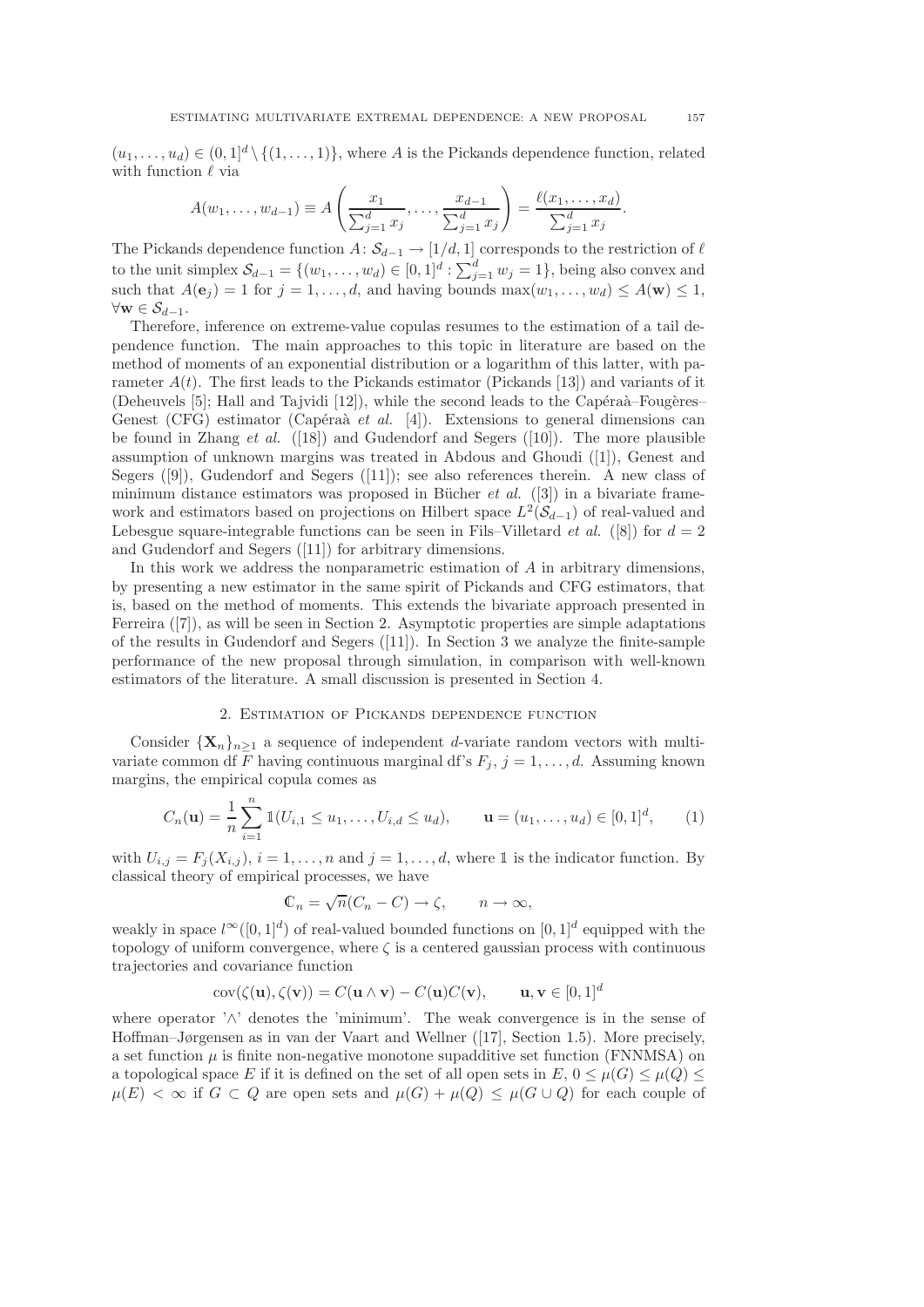#### 158 M. FERREIRA

disjoint open sets G, Q. Let  $\{\mu_n\}$  be a sequence of FNNMSA's on E,  $\mu$  be a FNNMSA on E and S be a borel subset of E. We say that  $\mu_n$  converges weakly to  $\mu$  in  $(S, E)$  in the sense of Hoffman–Jørgensen, if  $\liminf_n \mu_n(G) \geq \mu(G)$  holds for each open set G and  $\lim_{n} \mu_n(G) = \mu(G) = \mu(E)$  whenever  $G \supset S$ .

Under the more realistic assumption of unknown margins, and in a full non-parametric framework, we can use empirical df estimation as

$$
F_{n,j}(x) = \frac{1}{n+1} \sum_{i=1}^{n} \mathbb{1}(X_{i,j} \leq x), \qquad j = 1, \dots, d,
$$

where denominator  $n + 1$  instead of n concerns accuracy (see Beirlant *et al.* [2]; Section 9.4.1). Now consider  $\widehat{U}_{i,j} = F_{n,j}(X_{i,j})$  and denote  $\widehat{C}_n$  the empirical copula obtained from (1) by replacing  $U_{i,j}$  by  $\hat{U}_{i,j}$ ,  $i = 1, \ldots, n$  and  $j = 1, \ldots, d$ , as well as, the respective process  $\widehat{\mathbb{C}}_n = \sqrt{n}(\widehat{C}_n - C)$ . Assume also that the condition below holds:

(A) The first-order partial derivatives  $\dot{C}_i$ ,  $j = 1, \ldots, d$ , exist and are continuous on the respective set  $A_j = {\mathbf{u} \in [0,1]^d : 0 < u_j < 1}$ , as well as, the second-order partial derivatives  $\ddot{C}_{l,j}, l, j = 1, \ldots, d$ , exist and are continuous on  $A_l \cap A_j$  (l and  $j$  not necessarily distinct), and such that

$$
\sup_{\mathbf{u}\in A_l\cap A_j}\max\{u_l(1-u_l),u_j(1-u_j)\}\mid \ddot{C}_{l,j}(\mathbf{u})|<\infty.
$$

Then, processes  $\widehat{\mathbb{C}}_n$  and  $\mathbb{C}_n$  are related through

$$
\widehat{\mathbb{C}}_n(\mathbf{u}) = \mathbb{C}_n(\mathbf{u}) - \sum_{j=1}^d \dot{C}_j(\mathbf{u}) \mathbb{C}_{n,j}(u_j) + R_n(\mathbf{u}),
$$

with  $\mathbb{C}_{n,j}(u_j) = \mathbb{C}_n(1,\ldots,1, u_j, 1,\ldots, 1), j = 1,\ldots, d$ , and such that

$$
\sup_{\mathbf{u}\in[0,1]^d} |R_n(\mathbf{u})| O\left( (\log n)^{1/2} ((\log \log n)/n)^{1/4} \right) \quad \text{almost surely.}
$$

Therefore, it follows that  $\widehat{\mathbb{C}}_n \to \mathbb{C}$  weakly in space  $l^{\infty}([0,1]^d)$  equipped with the topology of uniform convergence, where

$$
\mathbb{C}(\mathbf{u}) = \zeta(\mathbf{u}) - \sum_{j=1}^d \dot{C}_j(\mathbf{u}) \zeta_j(u_j),
$$

with  $\zeta_i(u_i) = \zeta(1,\ldots,1,u_i,1,\ldots,1),$   $j = 1,\ldots,d$ . See Segers ([15]) and references therein.

In the bivariate case  $(d = 2)$ , if we take

$$
\xi(t) = \frac{-\log U_1}{1 - t} \wedge \frac{-\log U_2}{t}, \qquad 0 < t < 1,
$$

with  $\xi(0) = -\log U_1$  and  $\xi(1) = -\log U_2$ , we have  $\xi(t)$  exponentially distributed with mean values

$$
\mathsf{E}(\xi(t)) = 1/A(t) \quad \text{and} \quad \mathsf{E}(\log(\xi(t))) = -\log(A(t)) - \gamma,
$$

where  $\gamma$  denotes the Euler's constant  $\int_0^\infty \log(x) e^{-x} dx \approx 0.577$ . These relations are the bases of, respectively, the Pickands and the CFG estimators by considering a kind of method of moments, that is, we have

$$
1/\widehat{A}_n^P(t) = \frac{1}{n} \sum_{i=1}^n \widehat{\xi}_i(t) \text{ and } \log\left(\widehat{A}_n^{CFG}(t)\right) = -\gamma - \frac{1}{n} \sum_{i=1}^n \log\left(\widehat{\xi}_i(t)\right),
$$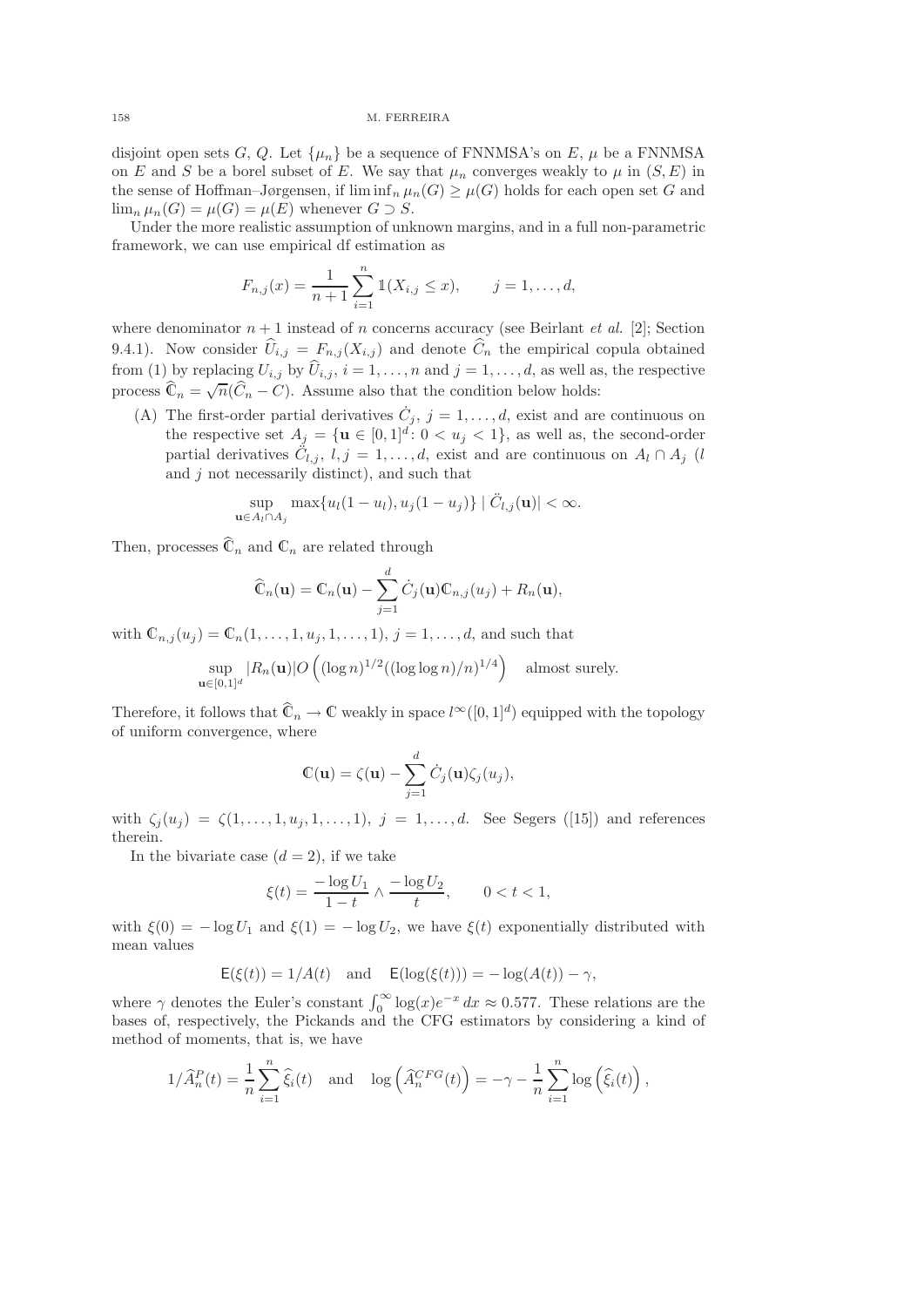with

$$
\widehat{\xi_i}(t) = \frac{-\log \widehat{U}_{i,1}}{1-t} \wedge \frac{-\log \widehat{U}_{i,2}}{t}, \qquad 0 < t < 1.
$$

In arbitrary dimensions d, formulas above become, for **w**  $\in \mathcal{S}_{d-1}$ ,

$$
1/\widehat{A}_n^P(\mathbf{w}) = \frac{1}{n} \sum_{i=1}^n \widehat{\xi}_i(\mathbf{w}),
$$

and

$$
\log\left(\widehat{A}_n^{CFG}(\mathbf{w})\right) = -\gamma - \frac{1}{n}\sum_{i=1}^n \log\left(\widehat{\xi}_i(\mathbf{w})\right),\,
$$

with

$$
\widehat{\xi}_i(\mathbf{w}) = \bigwedge_{j=1}^d \frac{-\log \widehat{U}_{i,j}}{w_j}.
$$

In order to satisfy the endpoint constraints  $A(\mathbf{e}_i) = 1$ , where  $\mathbf{e}_i$  corresponds to the jth standard unit vector in  $\mathbb{R}^d$ ,  $j = 1, \ldots, d$ , the endpoint corrected versions

$$
1/\widehat{A}_{n,c}^P(\mathbf{w}) = \frac{1}{\widehat{A}_n^P(\mathbf{w})} - \sum_{j=1}^d \lambda_j(\mathbf{w}) \left(\frac{1}{\widehat{A}_n^P(\mathbf{e}_j)} - 1\right)
$$

and

$$
\log\left(\widehat{A}_{n,c}^{CFG}(\mathbf{w})\right) = \log \widehat{A}_{n}^{CFG}(\mathbf{w}) - \sum_{j=1}^{d} \lambda_j(\mathbf{w}) \log \widehat{A}_{n}^{CFG}(\mathbf{e}_j)
$$

are considered, where each function  $\lambda_j : \mathcal{S}_{d-1} \to \mathbb{R}$  is continuous and satisfies  $\lambda_j(\mathbf{e}_l) = \delta_{jl}$ (Kronecker delta) for  $j, l \in \{1, ..., d\}$ . A common choice is  $\lambda_i(\mathbf{w}) = w_j$ . For large sample sizes, the end-point corrections are negligible since

$$
1/\widehat{A}_n^P(\mathbf{e}_j) = 1 + O\left(\log n/n\right) \text{ and } \log \widehat{A}_n^{CFG}(\mathbf{e}_j) = O\left(\left(\log n\right)^2/n\right).
$$

See Gudendorf and Segers ([10]). Another correction of the Pickands estimator based on Hall and Tajvidi ([12]) extends to

$$
\widehat{A}_n^{HT}(\mathbf{w}) = \frac{\widehat{A}_n^P(\mathbf{w})}{\widehat{A}_n^P(\mathbf{e}_j)} = \widehat{A}_n^P(\mathbf{w}) \big( 1 + O((\log n)/n) \big),
$$

and thus  $\widehat{A}_n^{HT}(\mathbf{w})$  and  $\widehat{A}_n^P(\mathbf{w})$  are asymptotically equivalent.

Under condition (A), Gudendorf and Segers ([10]) derive the weak limit processes

$$
-A^2(\mathbf{w})\int_0^1 \mathbb{C}\left(u^{w_1},\ldots,u^{w_d}\right)du/u
$$

and

$$
A(\mathbf{w}) \int_0^1 \mathbb{C} \left( u^{w_1}, \dots, u^{w_d} \right) du / (u \log u)
$$

of, respectively,  $\mathbb{A}^P = \sqrt{n}(\widehat{A}_n^P - A)$  and  $\mathbb{A}^{CFG} = \sqrt{n}(\widehat{A}_n^{CFG} - A)$ , as  $n \to \infty$ , in the space  $\mathcal{C}(\mathcal{S}_{d-1})$  of continuous real-valued functions endowed with the uniform convergence topology.

In Ferreira ([7]) was considered a new estimator for the bivariate Pickands dependence function which also departs from a functional relation with a first order moment as in Pickands and CFG methodology. More precisely, taking

$$
\eta(t) = U_1^{1/(1-t)} \vee U_2^{1/t},
$$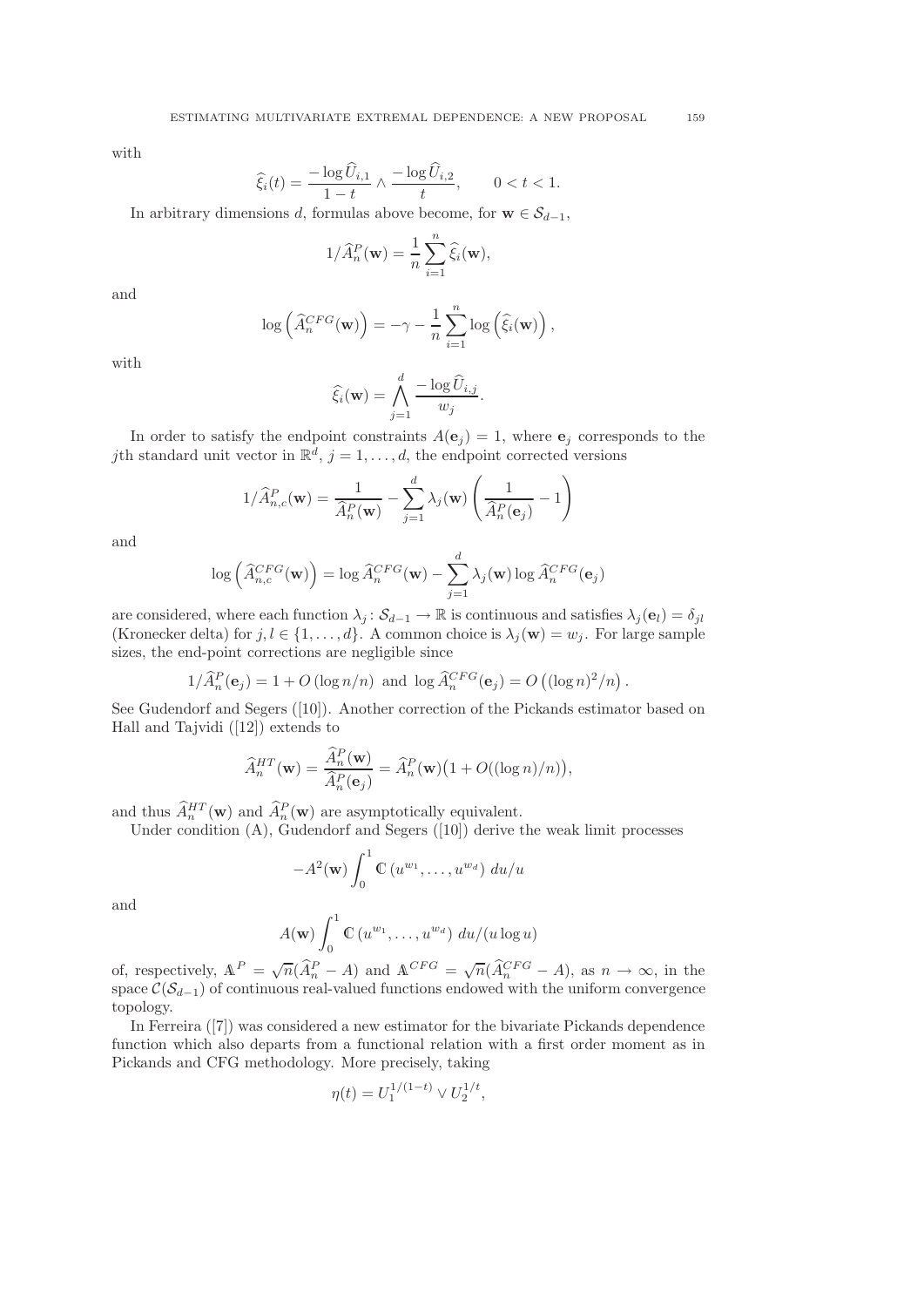with  $\eta(0) = U_1$  and  $\eta(1) = U_2$ , we have (Ferreira and Ferreira, [6]; Proposition 3.1)

$$
E(\eta(t)) = 1 - \frac{1}{1 + A(t)}.
$$

An analogous reasoning as in Pickands and CFG estimators, leads to

$$
1 - 1/\left(1 + \widehat{A}_n^{FF}(t)\right) = \frac{1}{n} \sum_{i=1}^n \widehat{\eta}_i(t),
$$

(the 'FF' notation stands for the above cited work) where

$$
\widehat{\eta_i}(t) = \widehat{U}_{i,1}^{1/(1-t)} \vee \widehat{U}_{i,2}^{1/t}, \qquad 0 < t < 1.
$$

Extending to a general dimension  $d$ , if

$$
\widehat{\eta}_i(\mathbf{w}) = \bigvee_{j=1}^d \widehat{U}_{i,j}^{1/w_j},
$$

for **w**  $\in \mathcal{S}_{d-1}$ , we state the FF estimator as

$$
1 - \frac{1}{1 + \widehat{A}_n^{FF}(\mathbf{w})} = \frac{1}{n} \sum_{i=1}^n \widehat{\eta}_i(\mathbf{w}).
$$

Observe that it already satisfies the constraints  $\hat{A}_n^{FF}(\mathbf{e}_j) = 1, j = 1, ..., d$ , since

$$
\frac{1}{n}\sum_{i=1}^{n}\widehat{\eta}_{i}(\mathbf{e}_{j})=\frac{1}{n}\sum_{i=1}^{n}\widehat{U}_{i,j}=\frac{1}{n}\sum_{i=1}^{n}\frac{i}{n+1}=\frac{1}{2}.
$$

The asymptotic properties of FF estimator are simple adaptations of the results above concerning Pickands and CFG estimators.

**Proposition 2.1.** Under the assumption in  $(A)$ , we have

$$
\sqrt{n}\left(\widehat{A}_n^{FF}(\mathbf{w}) - A(\mathbf{w})\right) \rightarrow -(A(\mathbf{w}) + 1)^2 \int_0^1 \mathbb{C}\left(u^{w_1}, \ldots, u^{w_d}\right) du,
$$

weakly in  $C(S_{d-1})$  equipped with the topology of uniform convergence.

*Proof.* Observe that, for **w**  $\in \mathcal{S}_{d-1}$ ,

$$
1 - \frac{1}{1 + \widehat{A}_n^{FF}(\mathbf{w})} = \frac{1}{n} \sum_{i=1}^n \int_0^1 \mathbb{1}(\widehat{\eta}_i(\mathbf{w}) \le u) du
$$
  
= 
$$
\frac{1}{n} \sum_{i=1}^n \int_0^1 \mathbb{1}(\widehat{U}_{i,1} \le u^{w_1}, \dots, \widehat{U}_{i,j} \le u^{w_j}) du
$$
  
= 
$$
\int_0^1 \widehat{C}_n (u^{w_1}, \dots, u^{w_j}) du.
$$

Changing the variable  $u = e^{-s}$  in the integral above, we have

$$
\sqrt{n}\left(\frac{1}{1+\widehat{A}_n^{FF}(\mathbf{w})}-\frac{1}{1+A(\mathbf{w})}\right)=\int_0^\infty \mathbb{C}_n(e^{-sw_1},\ldots,e^{-sw_j})h(s)\,ds,
$$

with  $h(s) = e^{-s}$ . The rest of the proof is depicted from the relative to Theorem 1 in Gudendorf and Segers  $([11])$ .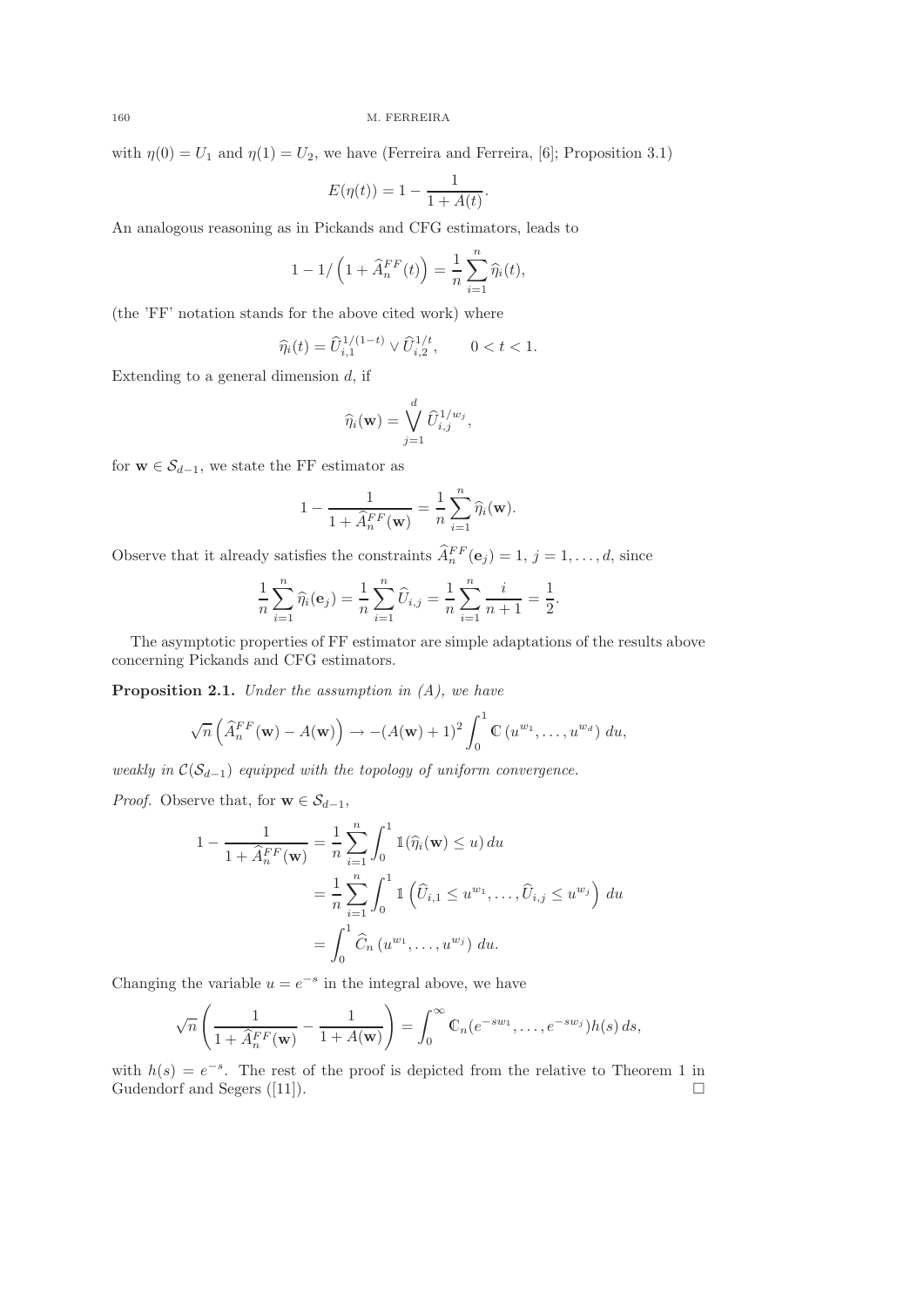| $n = 1000$ | CFG                     | P                       | <b>HT</b>               | FF                      |
|------------|-------------------------|-------------------------|-------------------------|-------------------------|
| log(0.5)   | $0.7192\times10^{-4}$   | $0.7181 \times 10^{-4}$ | $0.7378 \times 10^{-4}$ | $0.7995 \times 10^{-4}$ |
| log(0.01)  | $0.1103\times10^{-7}$   | $6.9359\times10^{-7}$   | $0.0090\times10^{-7}$   | $1.1913\times10^{-7}$   |
| log(0.99)  | $0.1557\times10^{-3}$   | $0.2976\times10^{-3}$   | $0.2998\times10^{-3}$   | $0.1805\times10^{-3}$   |
| alog(0.5)  | $0.1955\times10^{-3}$   | $0.2322\times10^{-3}$   | $0.2351\times10^{-3}$   | $0.1815\times10^{-3}$   |
| alog(0.01) | $0.1950\times10^{-3}$   | $0.1894\times10^{-3}$   | $0.1907\times10^{-3}$   | $0.1861\times10^{-3}$   |
| alog(0.99) | $0.2377\times10^{-3}$   | $0.3603\times10^{-3}$   | $0.3629\times10^{-3}$   | $0.2354\times10^{-3}$   |
|            |                         |                         |                         |                         |
| $n = 100$  | CFG                     | P                       | <b>HT</b>               | FF                      |
| log(0.5)   | $0.6144 \times 10^{-3}$ | $0.6379 \times 10^{-3}$ | $0.6721\times10^{-3}$   | $0.7778\times10^{-3}$   |
| log(0.01)  | $0.0029\times10^{-5}$   | $3.0273\times10^{-5}$   | $0.0024\times10^{-5}$   | $1.1742\times10^{-5}$   |
| log(0.99)  | $0.3840\times10^{-2}$   | $0.4487\times10^{-2}$   | $0.4681\times10^{-2}$   | $0.2921\times10^{-2}$   |
| alog(0.5)  | $0.1919\times10^{-2}$   | $0.1981\times10^{-2}$   | $0.2090\times10^{-2}$   | $0.1997\times10^{-2}$   |
| alog(0.01) | $0.1510\times10^{-2}$   | $0.1612\times10^{-2}$   | $0.1711\times10^{-2}$   | $0.1531\times10^{-2}$   |
| alog(0.99) | $0.3306{\times}10^{-2}$ | $0.3674\times10^{-2}$   | $0.3837\times10^{-2}$   | $0.2351\times10^{-2}$   |

Table 1. Empirical MISE values obtained for estimators CFG, P, HT and FF of the Pickands dependence function.

# 3. Simulation study

In order to assess the finite-sample behavior of FF estimator in comparison with the corrected versions of Pickands, CFG and Hall and Tajvidi estimators, we conduct a simulation study based on Monte-Carlo approximations for the mean integrated squared error  $(MISE = E(\int_0^1 (\hat{A}_n - A)^2))$ . We have considered the case of dimension  $d = 3$  and generated 100 replicas of size  $n = 100, 1000$  of the symmetric logistic dependence

$$
\ell(x_1, x_2, x_3) = \left(x_1^{1/\alpha} + x_2^{1/\alpha} + x_3^{1/\alpha}\right)^{\alpha}
$$

and asymmetric logistic

 $\overline{1}$ 

$$
\ell(x_1, x_2, x_3) = \sum_{J \in \mathcal{D}} \left( \sum_{j \in J} (\psi_{J,j} x_j)^{1/\alpha_J} \right)^{\alpha_J},
$$

where D is the set of non-empty subsets of  $D = \{1, 2, 3\}$ ,  $0 < \alpha, \alpha_J \leq 1$  are the dependence parameters and  $\psi_{J,j} \geq 0$  are the asymmetry parameters such that  $\sum_{J \ni j} \psi_{J,j} = 1$ , for  $j \in D$  and  $J \in \mathcal{D}$  (Tawn [16]).

We used the dependence 0.01, 0.5 and 0.99 in both models and the same asymmetry was assumed in each case of the asymmetric model, with  $\psi_{\{1\},1} = 0.4$ ,  $\psi_{\{2\},2} = 0$ ,  $\psi_{\{3\},3} = 0.6, \, \psi_{\{1,2\},1} = 0.3, \, \psi_{\{1,2\},2} = 0.2, \, \psi_{\{1,3\},1} = 0.1, \, \psi_{\{1,3\},3} = 0.1, \, \psi_{\{2,3\},2} = 0.4,$  $\psi_{\{2,3\},3} = 0.1, \psi_{\{1,2,3\},1} = 0.2, \psi_{\{1,2,3\},2} = 0.4$  and  $\psi_{\{1,2,3\},3} = 0.2$ . The results are reported in Table 1. The FF estimator behaves particularly well in the case of (almost) independence (dependence parameter set at 0.99), the most critical case in the context of tail dependence inference. It also presents the best performance in the asymmetric logistic model for large sample sizes ( $n = 1000$ ). Under dependence ( $\alpha \leq 0.5$ ) within the symmetric model, the best choice relies on the CFG estimator.

### 4. Discussion

The Pickands dependence function is a crucial structure in what concerns multivariate extreme values inference. The new methodology presented here revealed to be simple and having promising results in this framework. However, similar to the well-known CFG and